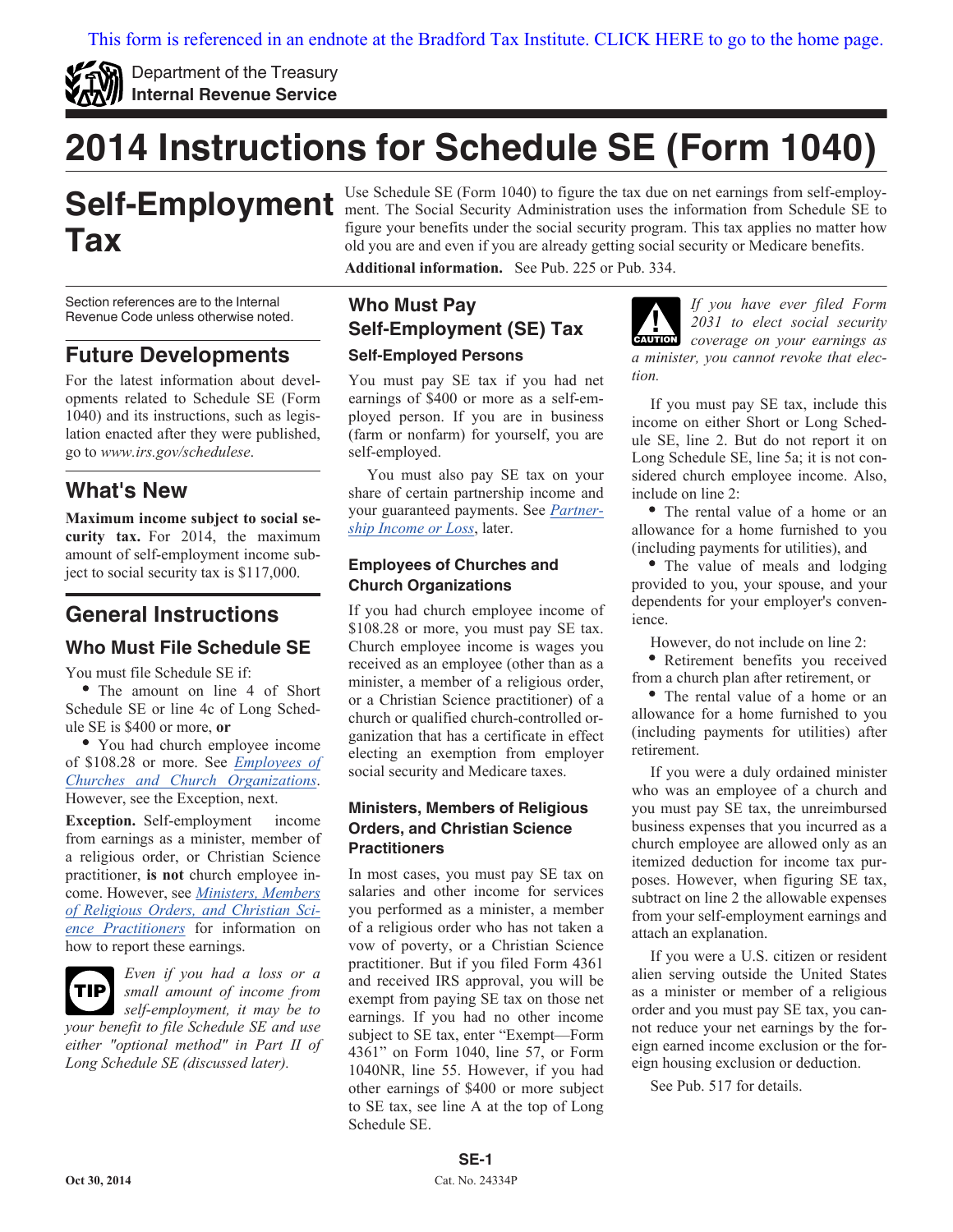#### **Members of Certain Religious Sects**

If you have conscientious objections to social security insurance because of your membership in and belief in the teachings of a religious sect recognized as being in existence at all times since December 31, 1950, and which has provided a reasonable level of living for its dependent members, you are exempt from SE tax if you received IRS approval by filing Form 4029. In this case, do not file Schedule SE. Instead, enter "Exempt—Form 4029" on Form 1040, line 57, or Form 1040NR, line 55. See Pub. 517 for details.

#### **U.S. Citizens Employed by Foreign Governments or International Organizations**

You must pay SE tax on income you earned as a U.S. citizen employed by a foreign government (or, in certain cases, by a wholly owned instrumentality of a foreign government or an international organization under the International Organizations Immunities Act) for services performed in the United States, Puerto Rico, Guam, American Samoa, the Commonwealth of the Northern Mariana Islands, or the U.S. Virgin Islands. Report income from this employment on either Short or Long Schedule SE, line 2. If you performed services elsewhere as an employee of a foreign government or an international organization, those earnings are exempt from SE tax.

**Exception—Dual citizens.** A person with dual U.S.-foreign citizenship is generally considered to be a U.S. citizen for social security purposes. However, if you are a U.S. citizen and also a citizen of a country with which the United States has a bilateral social security agreement, other than Canada or Italy, your work for the government of that foreign country is always exempt from U.S. social security taxes. For further information about these agreements, see the exception shown in the next section.

#### **U.S. Citizens or Resident Aliens Living Outside the United States**

If you are a self-employed U.S. citizen or resident alien living outside the United States, in most cases you must pay SE tax. You cannot reduce your foreign

earnings from self-employment by your foreign earned income exclusion.

**Exception.** The United States has social security agreements with many countries to eliminate dual taxes under two social security systems. Under these agreements, you must generally pay social security and Medicare taxes to only the country you live in.

The United States now has social security agreements with the following countries: Australia, Austria, Belgium, Canada, Chile, Czech Republic, Denmark, Finland, France, Germany, Greece, Ireland, Italy, Japan, Luxembourg, the Netherlands, Norway, Poland, Portugal, South Korea, Spain, Slovak Republic, Sweden, Switzerland, and the United Kingdom.

If you have questions about international social security agreements, or to see if any additional agreements have been entered into, you can visit the Social Security Administration's (SSA's) International Programs website at *[www.socialsecurity.gov/international](http://www.socialsecurity.gov/international)*. The website also provides contact information for questions about benefits and the agreements.

If your self-employment income is exempt from SE tax, you should get a statement from the appropriate agency of the foreign country verifying that your self-employment income is subject to social security coverage in that country. If the foreign country will not issue the statement, contact the SSA Office of International Programs. Do not complete Schedule SE. Instead, attach a copy of the statement to Form 1040 and enter "Exempt, see attached statement" on Form 1040, line 57.

#### **Nonresident Alien**

If you are a self-employed nonresident alien living in the United States, you must pay SE tax if an international social security agreement in effect determines that you are covered under the U.S. social security system. See *Exception* under *U.S. Citizens or Resident Aliens Living Outside the United States*, earlier, for information about international social security agreements. If your self-employment income is subject to SE tax, complete Schedule SE and file it with your Form 1040NR.

#### **Chapter 11 Bankruptcy Cases**

While you are a debtor in a chapter 11 bankruptcy case, your net profit or loss from self-employment (for example, from Schedule C or Schedule F) will not be included in your Form 1040 income. Instead, it will be included on the income tax return (Form 1041) of the bankruptcy estate. However, you (not the bankruptcy estate) are responsible for paying SE tax on your net earnings from self-employment.

Enter on the dotted line to the left of Schedule SE, line 3, "Chap. 11 bankruptcy income" and the amount of your net profit or (loss). Combine that amount with the total of lines 1a, 1b, and 2 (if any) and enter the result on line 3.

For other reporting requirements, see *Chapter 11 Bankruptcy Cases* in the Instructions for Form 1040.

#### **More Than One Business**

If you had two or more businesses subject to self-employment tax, your net earnings from self-employment are the combined net earnings from all of your businesses. If you had a loss in one business, it reduces the income from another. Figure the combined SE tax on one Schedule SE.

#### **Joint Returns**

Show the name of the spouse with self-employment income on Schedule SE. If both spouses have self-employment income, each must file a separate Schedule SE. However, if one spouse qualifies to use Short Schedule SE (front of form) and the other must use Long Schedule SE (back of form), both can use the same form. One spouse should complete the front and the other the back.

Include the total profits or losses from all businesses on Form 1040. Enter the combined SE tax on Form 1040, line 57.

#### **Community Income**

If any of the income from a business (including farming) is community income, then the income and deductions are reported as follows.

• If only one spouse participates in the business, all of the income from that business is the self-employment earnings of the spouse who carried on the business.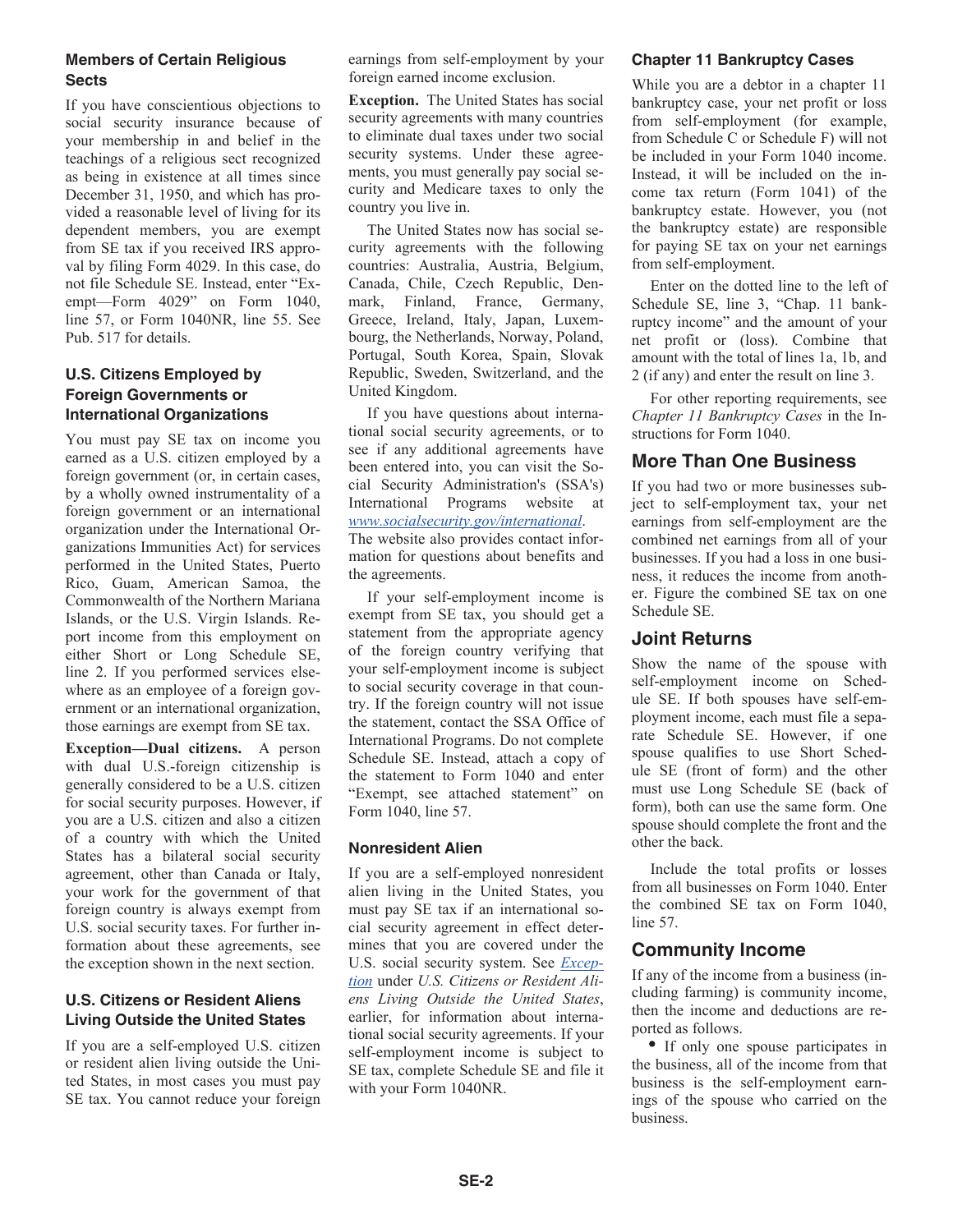• If both spouses participate, the income and deductions are allocated to the spouses based on their distributive shares.

• If either or both spouses are partners in a partnership, see *[Partnership In](#page-3-0)[come or Loss](#page-3-0)*, later.

• If both spouses elected to treat the business as a qualifying joint venture, see *Qualified Joint Ventures*, later.

**Married filing separately.** If you and your spouse had community income and file separate returns, attach Schedule SE to the return of each spouse with self-employment earnings under the rules described earlier. Also attach Schedule(s) C, C-EZ, or F (showing the spouse's share of community income and expenses) to the return of each spouse.

*Spouse who carried on the business.*  If you are the only spouse who carried on the business, you must include on Schedule SE, line 3, the net profit or (loss) reported on the other spouse's Schedule C, C-EZ, or F (except in those cases described later under *[Income and](#page-4-0) [Losses Not Included in Net Earnings](#page-4-0) [From SelfEmployment](#page-4-0)*). Enter on the dotted line to the left of Schedule SE, line 3, "Community income taxed to spouse" and the amount of any net profit or (loss) allocated to your spouse as community income. Combine that amount with the total of lines 1a, 1b, and 2. Enter the result on line 3.

*Spouse who did not carry on the*  **business.** If you are not the spouse who carried on the business and you had no other income subject to SE tax, enter "Exempt community income" on Form 1040, line 57, or Form 1040NR, line 55. Do not file Schedule SE.

But if you have \$400 or more of other earnings subject to SE tax, you must file Schedule SE. Include on Schedule SE, line 1a or 2, the net profit or (loss) from Schedule(s) C, C-EZ, or F allocated to you as community income. On the dotted line to the left of Schedule SE, line 3, enter "Exempt community income" and the allocated amount. Figure the amount to enter on line 3 as follows.

• If the allocated amount is a net profit, subtract it from the total of lines 1a, 1b, and 2.

• If the allocated amount is a loss, treat it as a positive amount and add it to the total of lines 1a, 1b, and 2.

*Community income included on Schedule(s) C, CEZ, or F*  **caution** on Schedule(s) C, C-EZ, or F must be divided for income tax *purposes based on the community property laws of your state. See Pub. 555 for more information.*

#### **Qualified Joint Ventures**

If you and your spouse materially participate as the only members of a jointly owned and operated business, and you file a joint return for the tax year, you can make a joint election to be taxed as a qualified joint venture instead of a partnership. For information on what it means to materially participate, see *Material participation* in the Instructions for Schedule C.

To make this election, you must divide all items of income, gain, loss, deduction, and credit attributable to the business between you and your spouse in accordance with your respective interests in the venture. Each of you must file a separate Schedule C, C-EZ, or F. On each line of your separate Schedule C, C-EZ, or F, you must enter your share of the applicable income, deduction, or loss. Each of you also must file a separate Schedule SE to pay SE tax, as applicable.

For more information on qualified joint ventures, go to IRS.gov and enter "qualified joint venture" in the search box.

**Rental real estate business.** If you and your spouse make the election to be taxed as a qualified joint venture for your rental real estate business, the income generally is not subject to SE tax. To indicate that election, be sure to check the "QJV" box in Part I, line 2, of each Schedule E that the rental property is listed on. Do not file Schedule SE unless you have other income subject to SE tax. For an exception to this income not being subject to SE tax, see item 3 under *[Other Income and Losses Inclu](#page-3-0)*ded in Net Earnings From Self-Employ*[ment](#page-3-0)*, later.

If the election is made for a farm rental business to be taxed as a qualified joint venture, the income from which is not subject to self-employment tax, file

two Forms 4835, Farm Rental Income and Expenses.

#### **Fiscal Year Filers**

If your tax year is a fiscal year, use the tax rate and annual earnings limit that apply at the time the fiscal year begins. Do not prorate the tax or annual earnings limit for a fiscal year that overlaps the date of a change in the tax or annual earnings limit.

## **Line Instructions**

Read the flowchart on page 1 of Schedule SE to see if you can use Section A—Short Schedule SE, or if you must use Section B—Long Schedule SE. For either section, you will need to figure your net earnings from self-employment. To find out what is included as net earnings from self-employment, see *[Net](#page-3-0) Earnings From Self-Employment*, later.



*Enter all negative amounts in parentheses.*

## **You Have Only Church Employee Income Subject to SE Tax**

If your only income subject to SE tax is church employee income (described earlier under *[Employees of Churches and](#page-0-0) [Church Organizations](#page-0-0)*), skip lines 1 through 4b. Enter -0- on line 4c and go to line 5a.

**Exception.** Income from services you perform as a minister, a member of a religious order, or a Christian Science practitioner is **not** church employee income.

### **Line 1b (Short or Long Schedule SE)**

If you were receiving social security retirement or social security disability benefits at the time you received your Conservation Reserve Program (CRP) payment(s), enter the amount of your taxable CRP payment(s) on line 1b. These payments are included on Schedule F, line 4b, or listed on Schedule K-1 (Form 1065), box 20, code Z.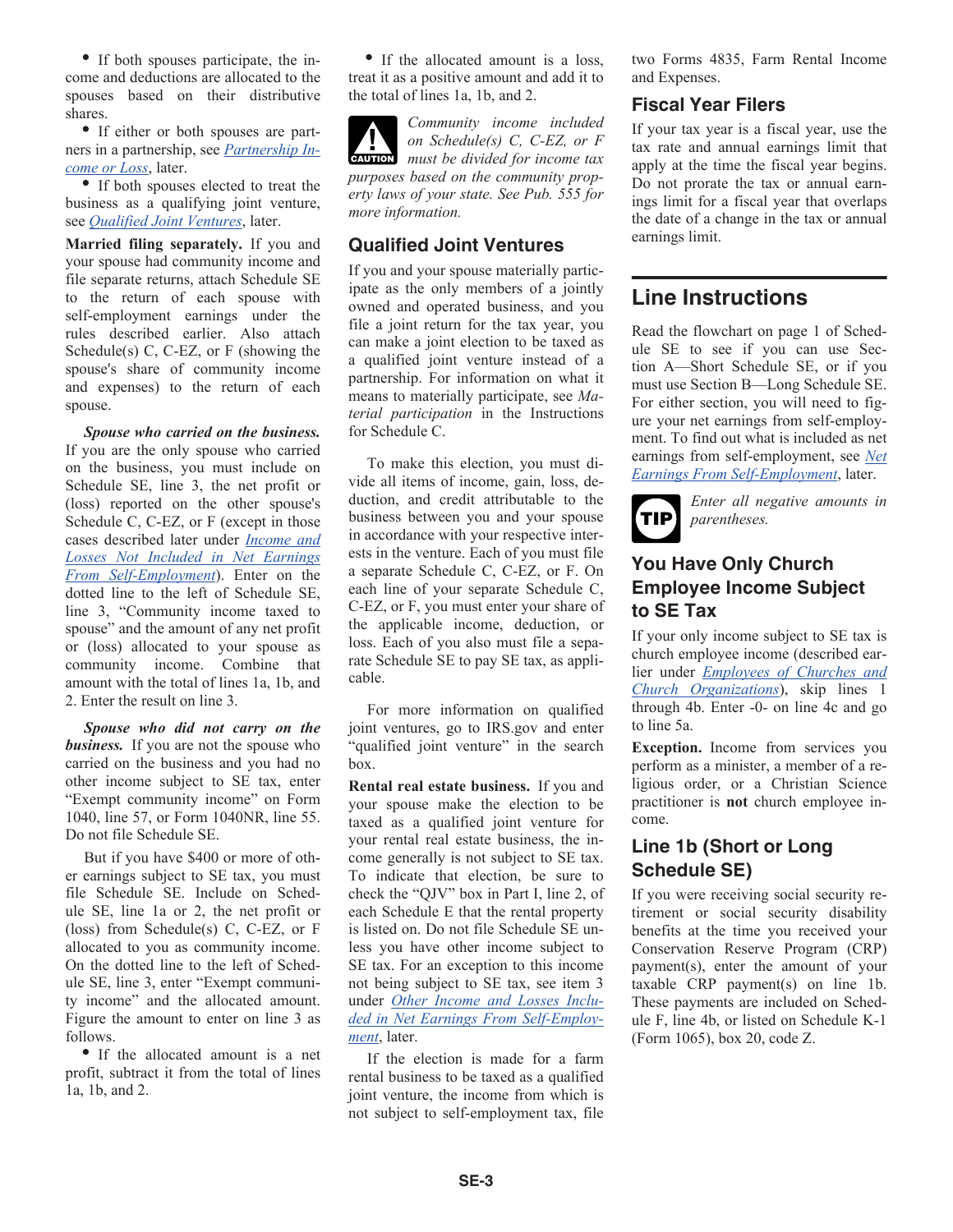## <span id="page-3-0"></span>**Line 4 (Short Schedule SE)**

If line 4 is less than \$400 and you have an amount on line 1b, combine lines 1a and 2.

• If the total of lines 1a and 2 is \$434 or more, file Schedule SE (completed through line 4) with your tax return. Enter -0- on Form 1040, line 57, or Form 1040NR, line 55.

• If the total of lines 1a and 2 is less than \$434, **do not** file Schedule SE unless you choose to use an optional method for figuring your SE tax.

## **Lines 4a Through 4c (Long Schedule SE)**

If both lines 4a and 4c are less than \$400 and you have an amount on line 1b, combine lines 1a and 2.

If the total of lines 1a and 2 is \$434 or more, file Schedule SE (completed through line 4c) with your tax return. Enter -0- on Form 1040, line 57,\* or Form 1040NR, line 55.\*

• If the total of lines 1a and 2 is less than \$434, **do not** file Schedule SE unless you choose to use an optional method to figure your SE tax.

\**If you also have church employee income (described earlier under* [Employ](#page-0-0)[ees of Churches and Church Organiza](#page-0-0)[tions](#page-0-0)*), also complete lines 5a and 5b. Complete the rest of Schedule SE, as appropriate.*

## **Additional Medicare Tax**

A 0.9% Additional Medicare Tax may apply to you if the total amount from line 4 (Short Schedule SE) or line 6 (Long Schedule SE) of all your Schedules SE exceeds one of the following threshold amounts (based on your filing status).

• Married filing jointly—\$250,000

• Married filing

separately—\$125,000

• Single, Head of household, or Qualifying widow(er)—\$200,000

If you have both wages and self-employment income, the threshold amount for applying the Additional Medicare Tax on the self-employment income is reduced (but not below zero) by the amount of wages subject to Additional Medicare Tax.

Use Form 8959, Additional Medicare Tax, to figure this tax. For more information, see the Instructions for Form 8959, or visit IRS.gov and enter "Additional Medicare Tax" in the search box.

## **Net Earnings From Self-Employment**

In most cases, net earnings include your net profit from a farm or nonfarm business.

## **Partnership Income or Loss**

If you were a general or limited partner in a partnership, include on line 1a or line 2, whichever applies, the amount of net earnings from self-employment from Schedule K-1 (Form 1065), box 14, code A, and Schedule K-1 (Form 1065-B), box 9, code J1. General partners should reduce this amount by certain expenses before entering it on Schedule SE. See your Schedule K-1 instructions. If you reduce the amount you enter on Schedule SE, you must attach an explanation. Limited partners should include only guaranteed payments for services actually rendered to or on behalf of the partnership.

If a partner died and the partnership continued, include in self-employment income the deceased's distributive share of the partnership's ordinary income or loss through the end of the month in which he or she died. See section  $1402(f)$ .

If you were married and both you and your spouse were partners in a partnership, each of you must report your net earnings from self-employment from the partnership. Each of you must file a separate Schedule SE and report the partnership income or loss on Schedule E (Form 1040), Part II, for income tax purposes. If only one of you was a partner in a partnership, the spouse who was the partner must report his or her net earnings from self-employment from the partnership.

**Community income.** Your own distributive share of partnership income is included in figuring your net earnings from self-employment. Unlike the division of that income between spouses for figuring income tax, no part of your share can be included in figuring your spouse's net earnings from self-employment.

## **Share Farming**

You are considered self-employed if you produce crops or livestock on someone else's land for a share of the crops or livestock produced (or a share of the proceeds from the sale of them). This applies even if you paid another person (an agent) to do the actual work or management for you. Report your net earnings for income tax purposes on Schedule F (Form 1040) and for SE tax purposes on Schedule SE. See Pub. 225 for details.

## **Other Income and Losses Included in Net Earnings From Self-Employment**

1. Rental income from a farm if, as landlord, you materially participated in the production or management of the production of farm products on this land. This income is farm earnings. To determine whether you materially participated in farm management or production, do not consider the activities of any agent who acted for you. The material participation tests for landlords are explained in Pub. 225.

2. Cash or a payment-in-kind from the Department of Agriculture for participating in a land diversion program.

3. Payments for the use of rooms or other space when you also provided substantial services for the convenience of your tenants. Examples are hotel rooms, boarding houses, tourist camps or homes, trailer parks, parking lots, warehouses, and storage garages. See Pub. 334 for more information.

4. Income from the retail sale of newspapers and magazines if you were age 18 or older and kept the profits.

5. Income you receive as a direct seller. Newspaper carriers or distributors of any age are direct sellers if certain conditions apply. See Pub. 334 for details.

6. Amounts received by current or former self-employed insurance agents and salespersons that are:

a. Paid after retirement but figured as a percentage of commissions received from the paying company before retirement,

b. Renewal commissions, or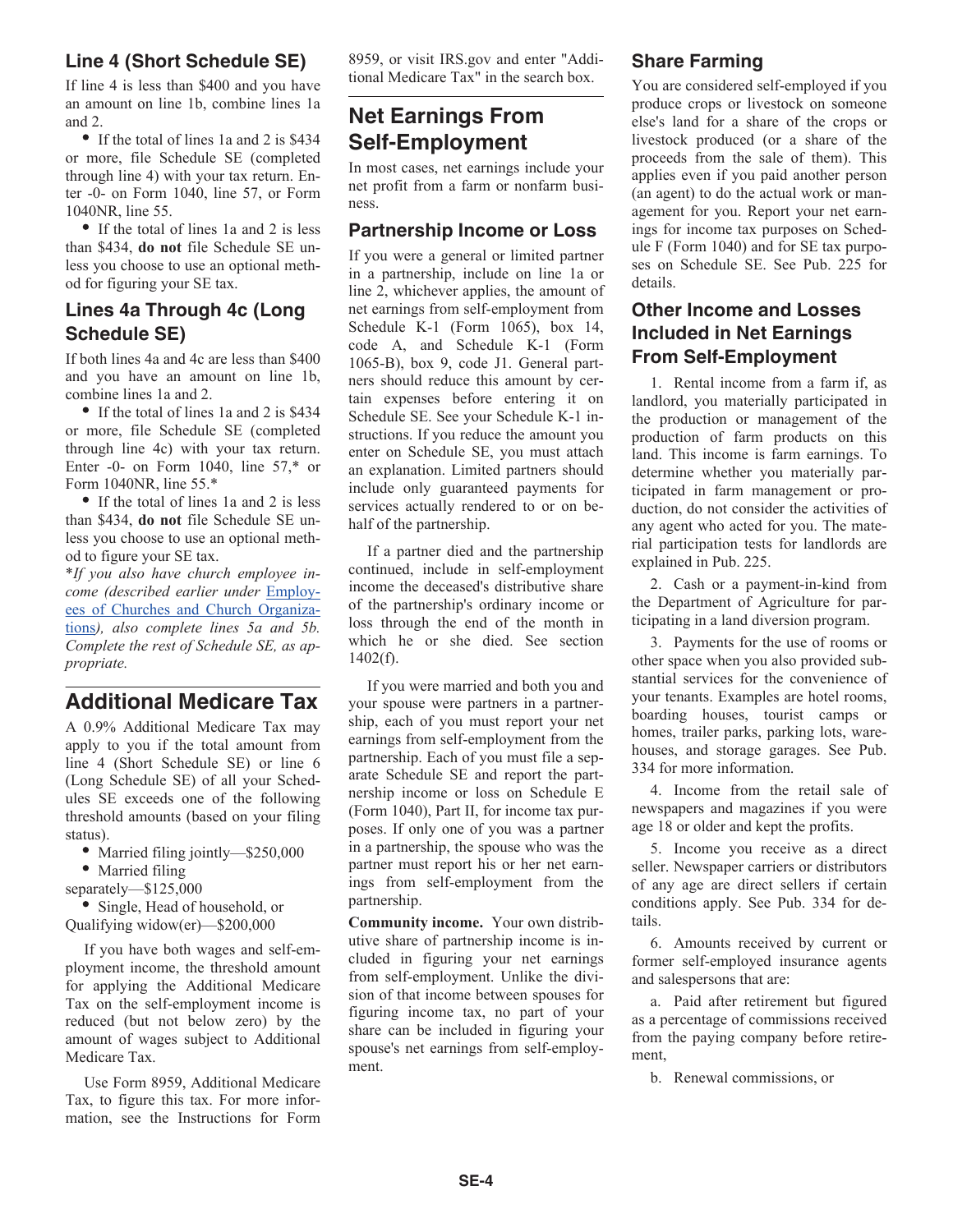<span id="page-4-0"></span>c. Deferred commissions paid after retirement for sales made before retirement.

However, certain termination payments received by former insurance salespersons are not included in net earnings from self-employment (as explained in item 10 under *Income and Losses Not Included in Net Earnings From Self-Employment*).

7. Income of certain crew members of fishing vessels with crews of normally fewer than 10 people. See Pub. 334 for details.

8. Fees as a state or local government employee if you were paid only on a fee basis and the job was not covered under a federal-state social security coverage agreement.

9. Interest received in the course of any trade or business, such as interest on notes or accounts receivable.

10. Fees and other payments received by you for services as a director of a corporation.

11. Recapture amounts under sections 179 and 280F that you included in gross income because the business use of the property dropped to 50% or less. Do not include amounts you recaptured on the disposition of property. See Form 4797.

12. Generally, fees you received as a professional fiduciary. This may also apply to fees paid to you as a nonprofessional fiduciary if the fees relate to active participation in the operation of the estate's business, or the management of an estate that required extensive management activities over a long period of time.

13. Gain or loss from section 1256 contracts or related property by an options or commodities dealer in the normal course of dealing in or trading section 1256 contracts.

## **Income and Losses Not Included in Net Earnings From Self-Employment**

1. Salaries, fees, and other income subject to social security or Medicare tax that you received for performing services as an employee, including services performed as an employee under the railroad retirement system. This includes services performed as a public official (except as a fee basis government employee as explained in item 8 under *Other Income and Losses Included in Net Earnings From SelfEmployment*, earlier).

2. Fees received for services performed as a notary public. If you had no other income subject to SE tax, enter "Exempt—Notary" on Form 1040, line 57. Do not file Schedule SE. However, if you had other earnings of \$400 or more subject to SE tax, enter "Exempt—Notary" and the amount of your net profit as a notary public from Schedule C or Schedule C-EZ on the dotted line to the left of Schedule SE, line 3. Subtract that amount from the total of lines 1a, 1b, and 2, and enter the result on line 3.

3. Income you received as a retired partner under a written partnership plan that provides for lifelong periodic retirement payments if you had no other interest in the partnership and did not perform services for it during the year.

4. Income from real estate rentals if you did not receive the income in the course of a trade or business as a real estate dealer. Report this income on Schedule E.

5. Income from farm rentals (including rentals paid in crop shares) if, as landlord, you did not materially participate in the production or management of the production of farm products on the land. See Pub. 225 for details. Report this income on Form 4835. Use two Forms 4835 if you and your spouse made an election to be taxed as a qualified joint venture.

6. Payments you receive from the Conservation Reserve Program if you are receiving social security benefits for retirement or disability. Deduct these payments on line 1b of Schedule SE.

7. Dividends on shares of stock and interest on bonds, notes, or other evidence of indebtedness issued with interest coupons or in registered form by any corporation (including those issued by a government or its political subdivision), if you did not receive the income in the course of your trade or business as a dealer in stocks or securities.

8. Gain or loss from:

a. The sale or exchange of a capital asset;

b. The sale, exchange, involuntary conversion, or other disposition of property unless the property is stock in trade or other property that would be includible in inventory, or held primarily for sale to customers in the ordinary course of the business; or

c. Certain transactions in timber, coal, or domestic iron ore.

9. Net operating losses from other years.

10. Termination payments you received as a former insurance salesperson if all of the following conditions are met.

a. The payment was received from an insurance company because of services you performed as an insurance salesperson for the company.

b. The payment was received after termination of your agreement to perform services for the company.

c. You did not perform any services for the company after termination and before the end of the year in which you received the payment.

d. You entered into a covenant not to compete against the company for at least a 1-year period beginning on the date of termination.

e. The amount of the payment depended primarily on policies sold by or credited to your account during the last year of the agreement, or the extent to which those policies remain in force for some period after termination, or both.

f. The amount of the payment did not depend to any extent on length of service or overall earnings from services performed for the company (regardless of whether eligibility for the payment depended on length of service).

## **Statutory Employee Income**

If you were a statutory employee, do not include the net profit or (loss) from Schedule C, line 31 (or the net profit from Schedule C-EZ, line 3), on Short or Long Schedule SE, line 2. But if you file Long Schedule SE, be sure to include statutory employee social security wages and tips from Form W-2 on line 8a.